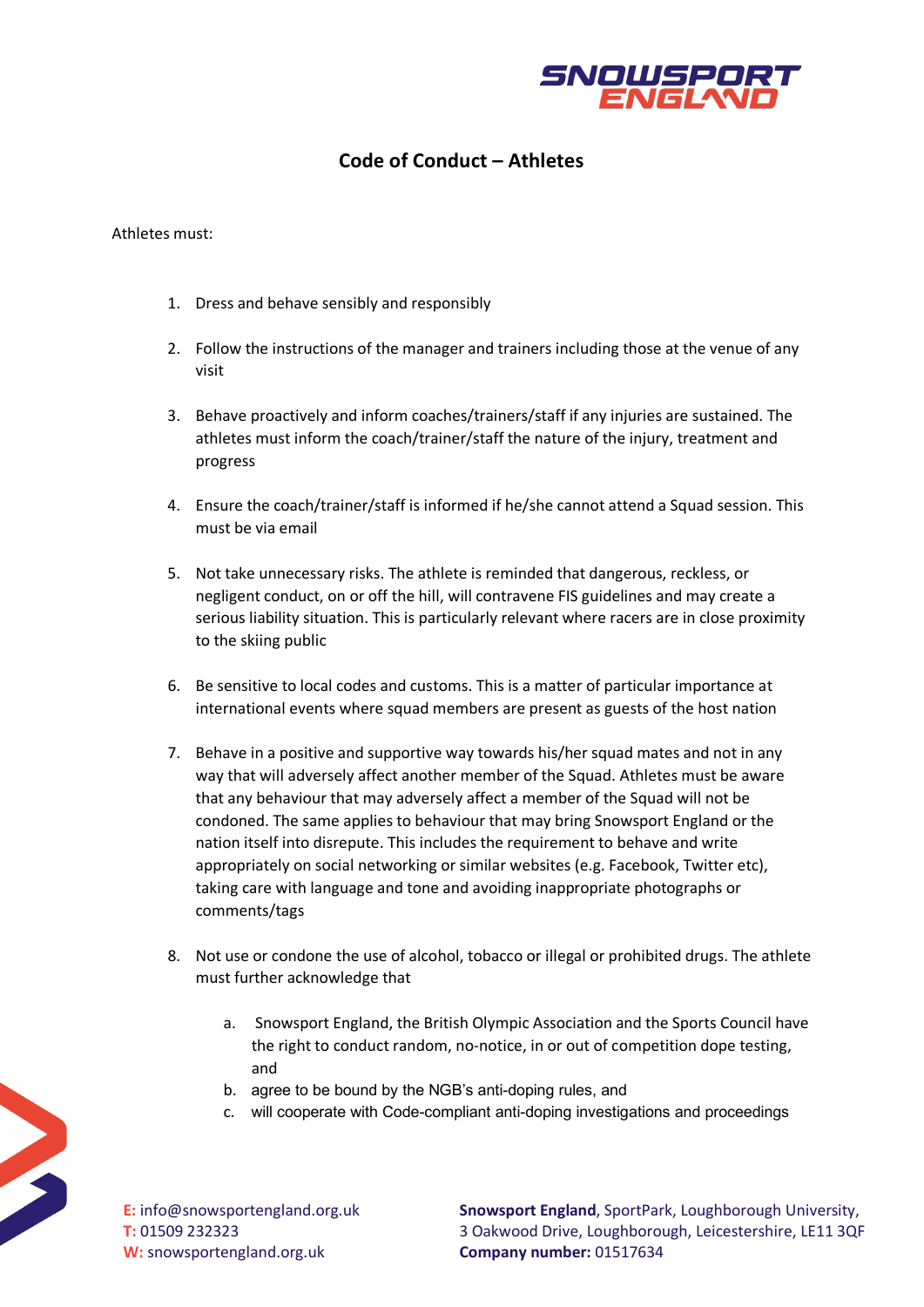

- 9. Look out for anything that might hurt or threaten themselves or anyone in the group and tell one of the management squad about it
- 10. Not enter into relationships with other athletes on the Squad with other athletes on the Squad while on training or race camps
- 11. Commit fully to wearing and maintaining squad clothing during all training, races and prize giving's. The garments will remain the property of Snowsport England and maybe withdrawn at any time along with disciplinary action procedures.

Note that breaches of the general rules of conduct will result in disciplinary matters.

**I agree to abide by the above code of conduct:**

Signed\_\_\_\_\_\_\_\_\_\_\_\_\_\_\_\_\_\_\_\_\_\_\_\_\_\_\_ (Athlete) Date\_\_\_\_\_\_\_\_\_\_\_\_\_\_\_\_\_\_\_